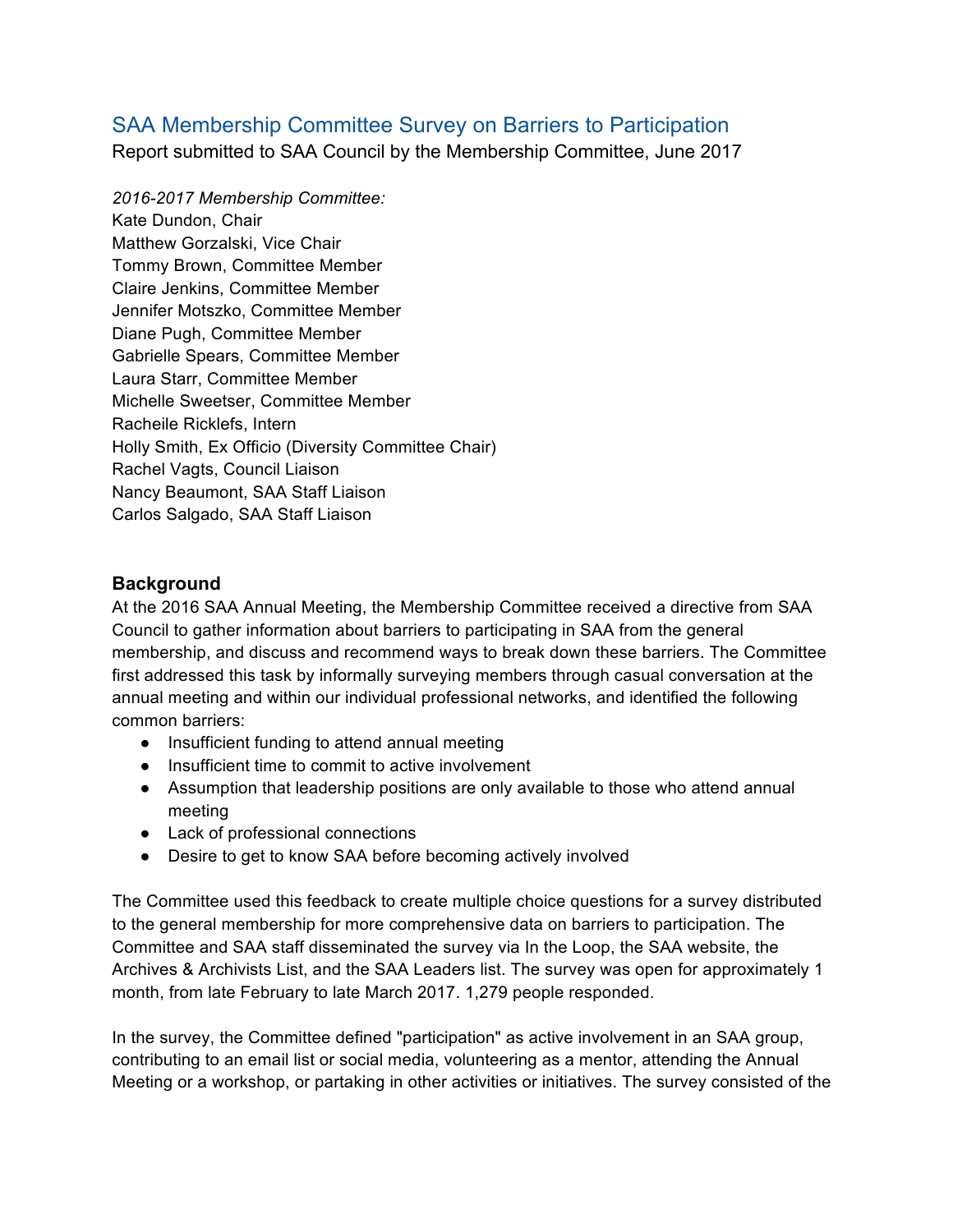following three questions, which provided a free text response option in addition to choices that could be selected concurrently. Responses are attached as appendices I and II.

- 1. Are you satisfied with your current level of participation in SAA?
- 2. If you do not participate, or are unsatisfied with your level of participation, what are the barriers you face?
- 3. Additional feedback about participation in SAA

#### **Key Findings and Observations**

Response to question 1 tells us that roughly half of the respondents (about 665) have a desire to be more involved in SAA. We see this as a good problem because it demonstrates a desire to engage with the organization. It also reveals that a number of members aren't satisfied with their involvement, which should be unpacked. We hope that by assessing the most common barriers faced by our members, we will gain a more nuanced understanding of complex professional lives of SAA members, and will be able to suggest realistic methods of breaking down these barriers.

Response to question 2 tells a bigger picture:

*The top two barriers* to participation are expense and time. Members do not receive adequate funding from their institutions to travel to the annual meeting and stay at a hotel, and they struggle to cover costs out of pocket. Many temporary and contract archivists are not paid when taking time off for professional development activities. Members are stretched in their jobs, coursework, and family lives. These issues are longstanding, widespread, and difficult to address.

*The third most common barrier* is that members new to the profession do not feel experienced enough to get involved in SAA. It is understandable that a student or new professional should want to take a year or two after joining SAA to get oriented to the organization and become familiar with the opportunities for involvement, and this should be respected. However, we also believe it is important to engage new members with the organization so they feel valued and included in the profession. Furthermore, SAA benefits from the skills and perspectives of new members.

*The fourth most common barrier* is the lack of clarity on how to participate. We interpret this as is a communication issue. SAA leadership forms a large and complex organization of groups and subgroups that intimidates new members. We need to acknowledge the learning curve members face in participating in SAA, and consider how our organizational structure and systems of communication can obstruct engagement.

*The fifth most common barrier* is simply not being appointed to a position after volunteering. Some members described unsuccessful attempts at participating (rejected conference session proposals, submitting volunteer the form but not being selected) and have become discouraged from repeated failures and/or never hearing follow-up. This is a frustrating experience. While we want all members to feel welcome to participate at the level they feel most comfortable, we also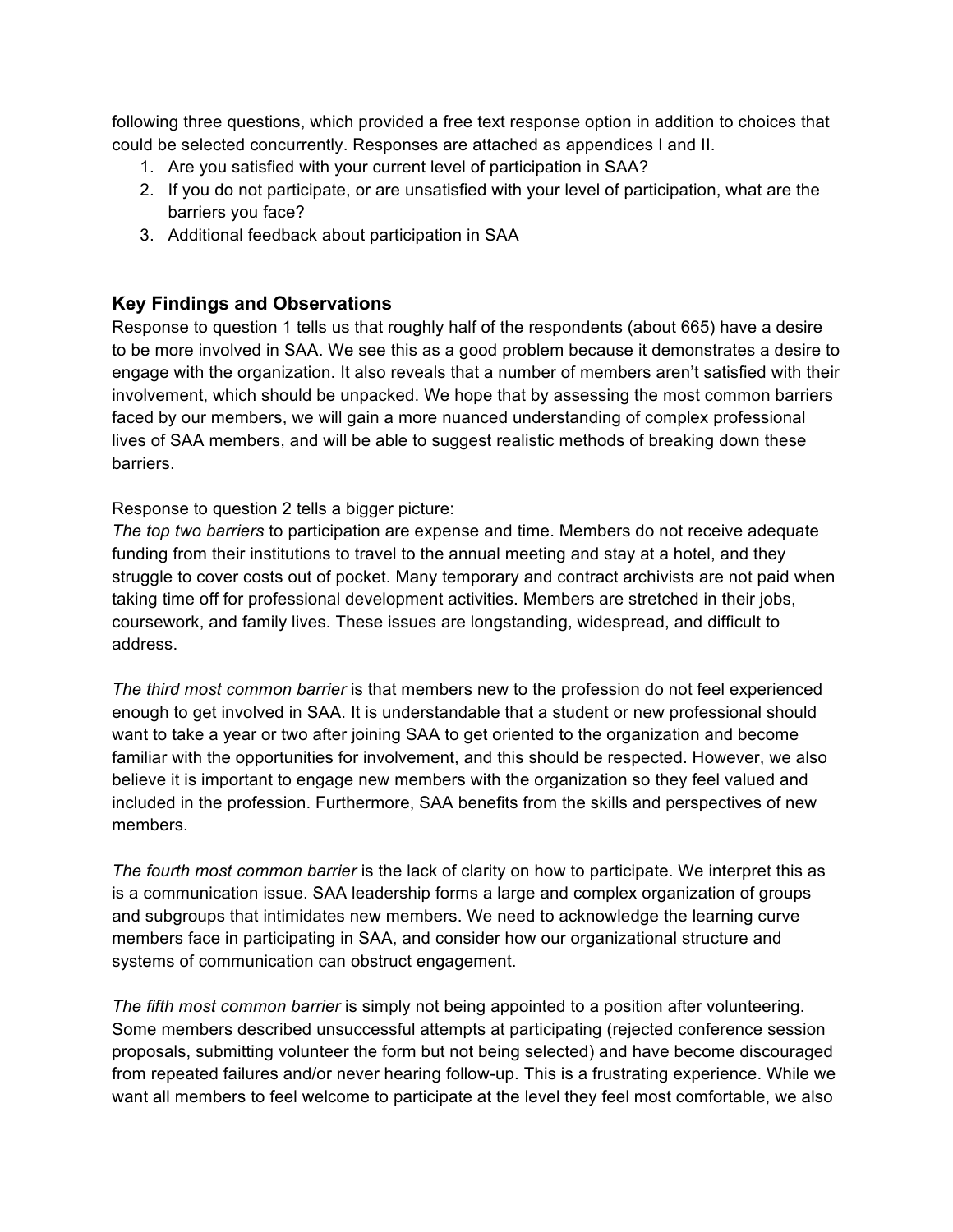think it is important for leadership positions to remain competitive. SAA leadership is most effective when individuals are committed to serving in their positions, and the application process helps to ensure the value of holding a leadership position or presenting in the annual meeting program.

Response to question 3 and feedback in free-text "other" options in questions 1 and 2 were analyzed together. Feedback was diverse and revealing. The most common themes include the following, roughly in order of predominance:

- It is difficult to participate while unemployed, in a temporary position, or when one lacks a professional network. This speaks to economic and professional privilege enjoyed by members with permanent jobs.
- Leadership and general membership feels cliquish. Respondents expressed that one seems to have to know people in SAA in order to get involved.
- Annual meeting programming and communication from SAA seems to predominantly focus on issues relating to archives at large established universities, which does not necessarily serve members at small institutions, corporate agencies, or government archives. Thus, opportunities to participate do not necessarily align with professional interests.
- Channels for participation are not clear.
- Some members face a lack of support from their employers, managers, and colleagues in participating in SAA. This goes beyond a lack of funding. Institutional culture does not always support using work hours for service in professional associations, making time devoted to SAA a larger burden for some members.
- Several respondents, both young and old, experience ageism in SAA. This is alienating, and prevents some members from seeing themselves reflected in the organization.
- Some respondents indicated that they felt alienated by the seemingly predominant liberal politics of SAA leadership and general membership. Additionally, the A&A listserv is perceived as politically combative from both sides of the political spectrum, and is intimidating.
- Some members who have previously served in leadership positions did not find the experience fulfilling and therefore have not sought new opportunities for participation.

## Additional observations on free-text responses:

It is clear that many members experience feelings of intimidation and unwelcomeness that contribute to their hesitation to participate in SAA. These include: perception of cliquish leadership and membership; first-time annual meeting attendees intimidated by the size of the meeting; lack of people of color in SAA; and the perception that SAA is dominated by the interests of academic archives.

SAA has become significantly more engaging over time, particularly to younger members. One respondent stated, "SAA has long had a reputation as being an insular organization where a small group dominates. This was not true 30 years ago and is not true now. New members have never had such opportunities for service."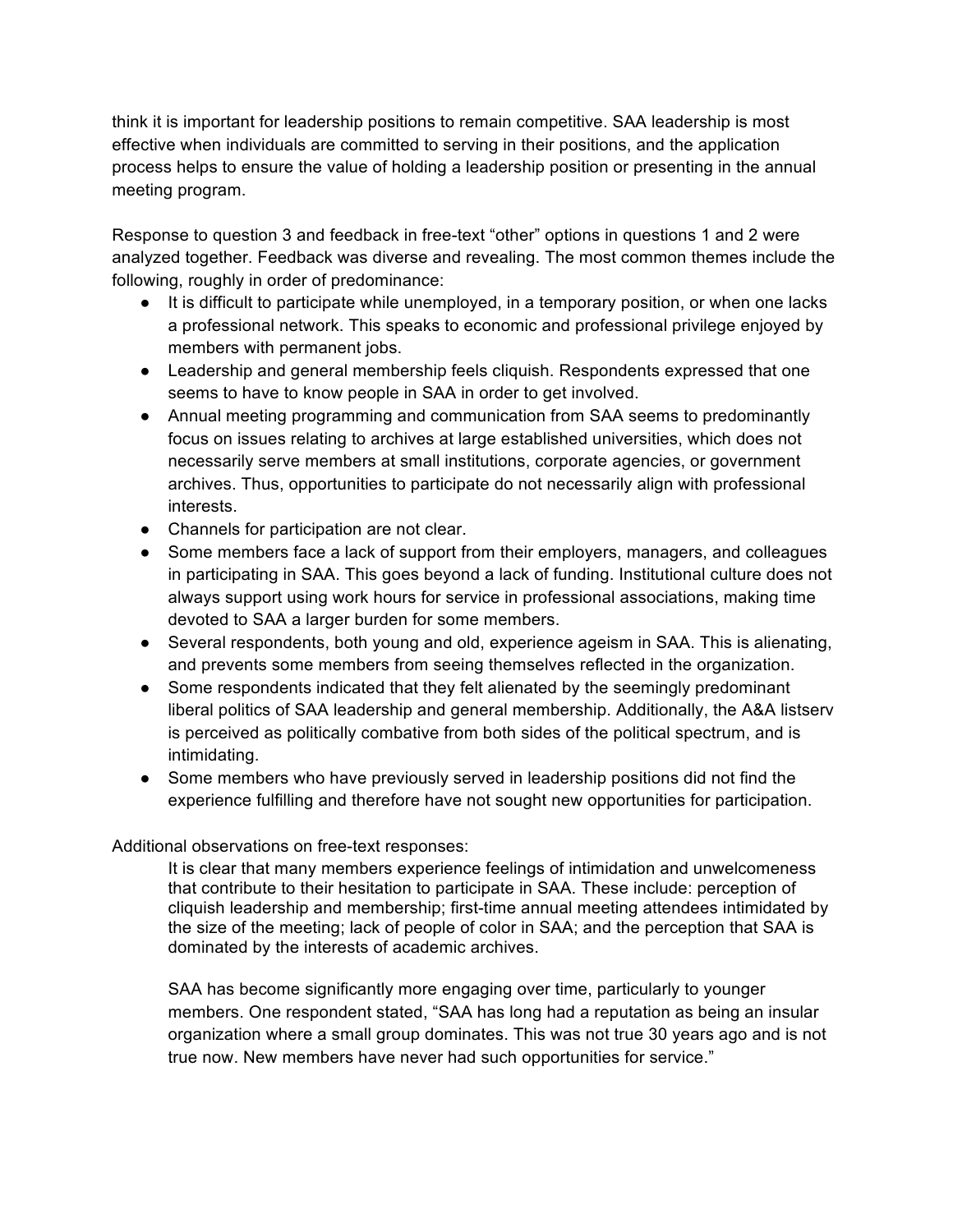The current White House administration is seeking to ban travel from a wide array of countries. Traveling to the annual meeting may no longer be feasible for some international members. One respondent stated, "I do not live in the United States, and as of this year I am no longer able to travel safely to the United States. I have travelled to participate in SAA events in the past and taken part in training. This seems no longer possible. It is likely I will not continue my membership. Not your fault."

# **Addressing Barriers**

We believe we have a better understanding of the complex barriers faced by members in participating in the organization. The Committee has compiled the following suggestions for addressing these obstacles, many of which were presented to us by survey respondents.

## *Expense*

Continue to create more opportunities to participate virtually in order to mitigate geographic and financial barriers to participation. This was the most common suggestion from survey respondents.

- Live stream annual meeting sessions, keynote speeches and presidential addresses.
- Encourage committees, sections, and session speakers to livestream their meetings at annual conference. Some sections do this but it is not universal. There are free services such as Hangouts On Air.
- When feasible, provide recorded professional development workshops online for a fee. Recorded webinars in the Digital Archives Specialist courses provide precedent, and SAA already provides MP3 recordings of annual meeting sessions for purchase.

Continue to seek ways to control costs of the annual meeting:

- Shorten the annual meeting.
- Hold multiple short meetings throughout year rather than a single long meeting.
- Consider joint conferences with allied fields of public history, museums, and libraries to increase attendance and potentially lower costs.
- Continue holding meetings in "second tier" cities using the convention center model.

Encourage committees, sections, working groups, etc. to identify and promote opportunities for involvement that do not require attendance at annual meeting.

Consider a sliding scale fee for workshops, courses, etc. in the spirit of tiered membership dues.

## *Time*

Sections and Committees can provide more specific descriptions of leadership positions with estimated time requirements, perhaps in a centralized place on the SAA website.

## *Experience*

In addition to the First Timers and New Members reception at the annual meeting, SAA leaders could host a session for new members on SAA organizational structure and how to make the most of one's membership. This could also be achieved in a video available on SAA's website.